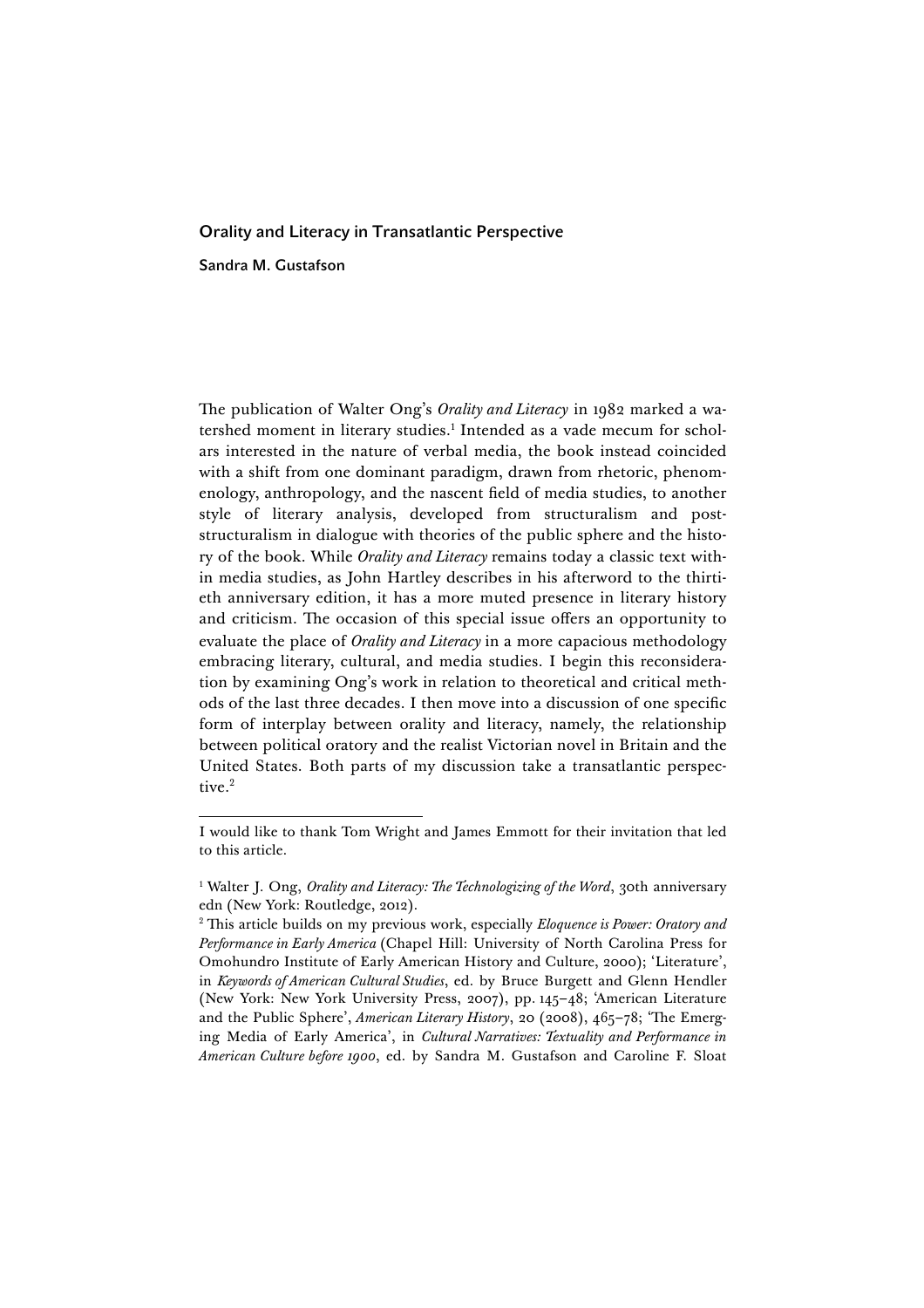## Looking back at *Orality and Literacy*

For readers coming to Ong in the wake of the post-structuralist turn, his approach can seem naive and old-fashioned. Jacques Derrida's philosophical approach to 'writing' in *Of Grammatology* (1967; trans. 1976) dramatically shifted the critical landscape, leading to some confusion about the place of actual writing in his thought, and burdening any discussion of orality or oral genres with ideological freight that is not always intrinsic to the subject matter at hand. For many years any critical analysis of oral genres risked being dismissed as unsophisticated phonocentrism, and while this burden has lightened somewhat recently, it is by no means entirely gone. This is a confused response to a major issue in literary studies, but an influential one nonetheless.

In his book Ong engaged the work of Derrida and the other theorists whom he called the 'textualists', including Tzvetan Todorov, Roland Barthes, Michel Foucault, Jacques Lacan, and Julia Kristeva, and he had this to say about the approach to textuality that characterized works by the rising stars of Continental theory: textualism, he wrote,

> is the most text-bound of all ideologies, because it plays with the paradoxes of textuality alone and in historical isolation, as though the text were a closed system […]. Without orality, textualism is rather opaque and playing with it can be a form of occultism, elaborate obfuscation — which can be endlessly titillating, even at those times when it is not especially informative. (pp. 169–70)

In a more sympathetic vein, he also noted important parallels with the work of Marshall McLuhan, observing that 'in breaking up what he calls phonocentrism and logocentrism, Derrida is performing a welcome service, in the same territory that Marshall McLuhan swept through with his famous dictum, "The medium is the message"' (p. 167).

One of the advantages of the approach that Ong develops in *Orality and Literacy* is its historical and comparative perspective on the relationship between forms of media, which, as a former student of McLuhan's, he explores in a broad and heterogeneous range of verbal practices and

<sup>(</sup>Notre Dame: University of Notre Dame Press, 2010), pp. 341–65; and *Imagining Deliberative Democracy in the Early American Republic* (Chicago: University of Chicago Press, 2011).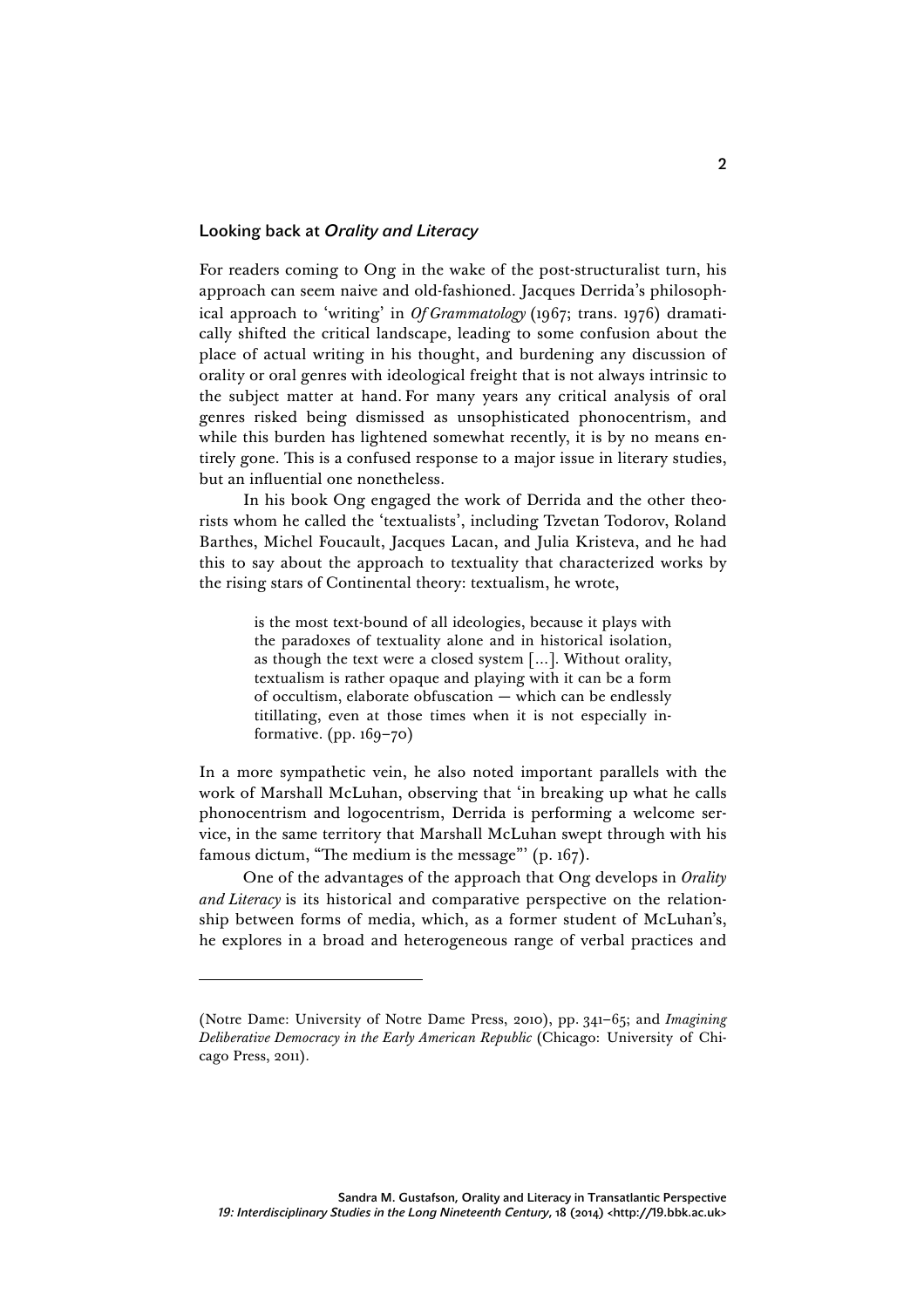traditions. Ong turned to anthropology, sociology, folklore, and related disciplines as he framed what he believed to be universal attributes of primary oral cultures. In addition to the works of Milman Parry, Albert Lord, and Eric Havelock on Homeric Greece, Ong drew as well on the work of scholars focused on Native American and African expressive traditions (for instance, A. L. Kroeber and Isidore Okpewho). Unlike the contemporaneous studies of oral and written societies by anthropologist Jack Goody, however, Ong's work is not tied to a developmental model that sees writing as the medium of social progress. Indeed, Ong exhibits a marked preference for oral forms as vehicles for spirituality and community, a stance that arises from his critique of secular modernity.3

More textured treatments of the interplay of oralities and literacies than Ong's typically eschew the problematic framework of primary orality and focus instead on the reciprocal formations of speech and writing.<sup>4</sup> Rhetoric is uniquely well situated to play this multivalent role, as Ong himself noted when he wrote that for centuries rhetoric had been 'the paradigm of all discourse' and concluded that 'writing from the beginning did not reduce orality but enhanced it' (p. 9). Ong's interest in the history of rhetoric developed out of his graduate work with McLuhan at Saint Louis University and his doctoral studies under Harvard's Perry Miller, the eminent scholar of Puritanism whose work shaped generations of Americanists.5 Miller put Ramist rhetoric squarely at the centre of the Puritan intellectual life of colonial New England, and Ong's training as a Jesuit prepared him to explore the earlier, European phases of Ramism. Ong went on to consider the place of rhetoric in a series of influential studies including *Ramus, Method, and the Decay of Dialogue* (1958), *The Presence of the Word* (1967), *Rhetoric, Romance, and Technology* (1971), and *Interfaces of the Word* (1977). For Ong, Romanticism marks a break between an older verbal culture dominated by rhetoric and a more properly literary

 <sup>3</sup> Charles Taylor offers a sustained re-evaluation of the secularization thesis associated with Emile Durkheim and Max Weber in *A Secular Age* (Cambridge, MA: Belknap Press of Harvard University Press, 2007).

<sup>4</sup> In *Literacy in Theory and in Practice* (Cambridge: Cambridge University Press, 1984), Brian V. Street employs ethnographic methodologies in a wide-ranging discussion of the historical interaction of oral and textual forms, breaking down the static oral–literate divide. Street's adaptation of Ong offers a helpful paradigm for discussing the interaction of media in the contact zone of British North America.

<sup>5</sup> Miller's major works include *The New England Mind* (1939) and *Errand into the Wilderness* (1952).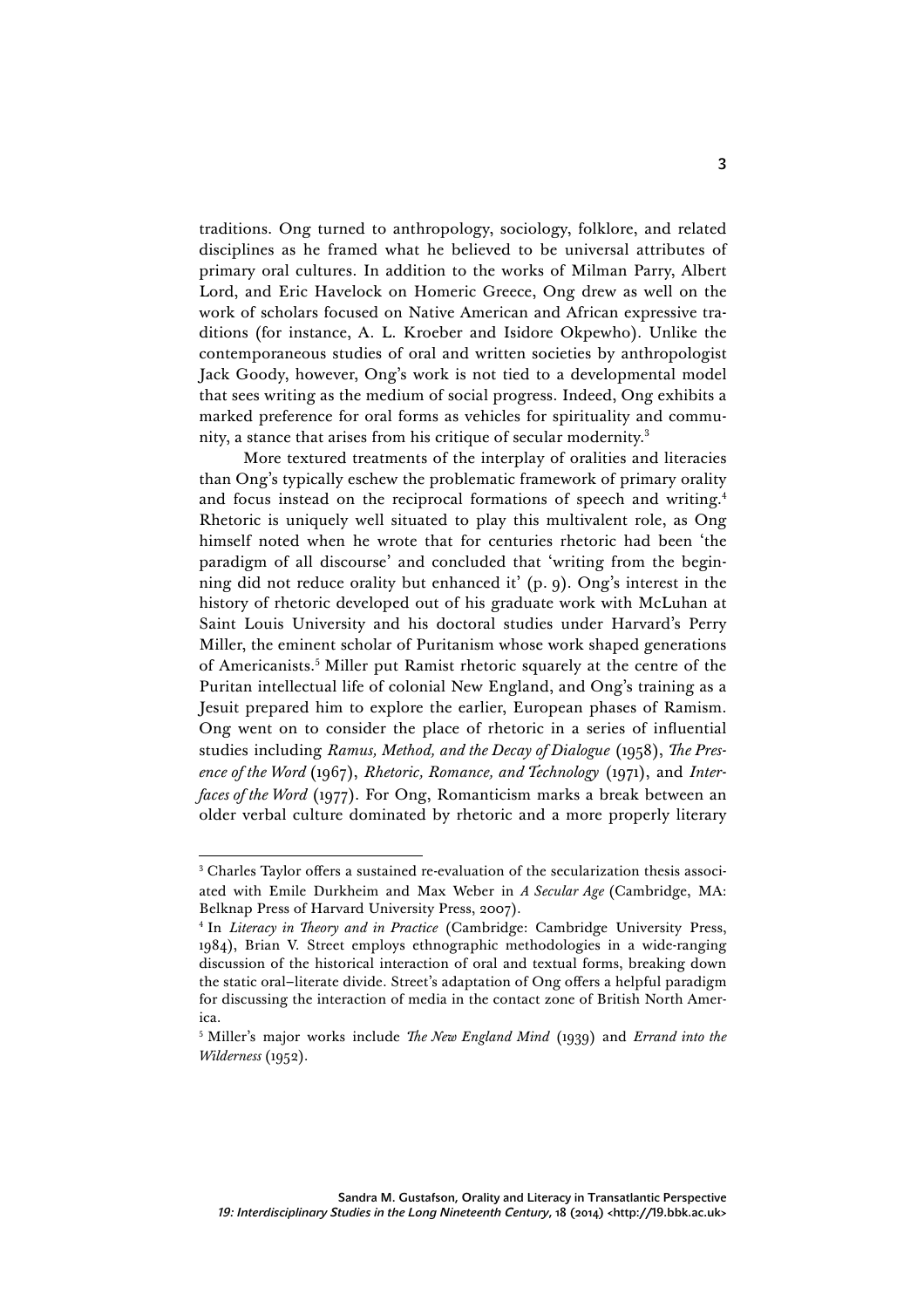culture. He rightly focused on the privileging of written rhetoric in his account of Romantic-era rhetorical texts such as Hugh Blair's *Lectures on Rhetoric and Belles Lettres* (1783). Moreover, Ong's chronology coincides with the maturation of the novel, which dramatically altered reading practices and concepts of the literary as it related to oral expression. Novels might be read aloud, but they were not recited or performed in the way that epics or lyrics or plays were designed to be.

Like Ong, Michael Warner addressed the shift towards a modern understanding of literature in his influential 1990 study *The Letters of the Republic: Publication and the Public Sphere in Eighteenth-Century America*. Warner brought post-structuralist theory together with the history of the book and Jürgen Habermas's history of the public sphere, and he integrated them with debates over classical republican and liberal strains in eighteenth-century political thought. Appearing just a year after the translation into English of *The Structural Transformation of the Bourgeois Public Sphere,* Warner's book introduced this most historical of Habermas's works to the English-speaking academy, where it has proven tremendously generative. When Warner developed his Habermasian reading of the literary culture of colonial British North America and the early United States, his decision to recast it as a print-based public sphere (rather than the public sphere comprised of salons and coffee houses as well as the printing press that Habermas had described) had a distinctly Derridean aura while employing a history of the book methodology. Even as he distanced himself from Ong's technological determinism, Warner pursued a version of Ong's main historical claim that the Romantic period marks 'a new state of consciousness associated with the definite interiorization of print and the atrophy of the ancient rhetorical tradition' (*Orality and Literacy*, p. 162), though Warner recast this claim as a shift from a republican print public to a liberal one. Here Warner took a different approach than that of Larzer Ziff, who developed a more directly Ongian reading of early American literary culture in *Writing in the New Nation* (1991). Ziff located a decisive shift from what he characterized as the predominantly oral culture of the pre-Revolutionary period into a newly print-dominated public culture, which historian Bernard Bailyn had made prominent through his work on the political pamphlets of the American Revolution. The interplay in Warner's work of print as a medium with republicanism and liberalism as ideologies offered a suppler and less techno-determinist approach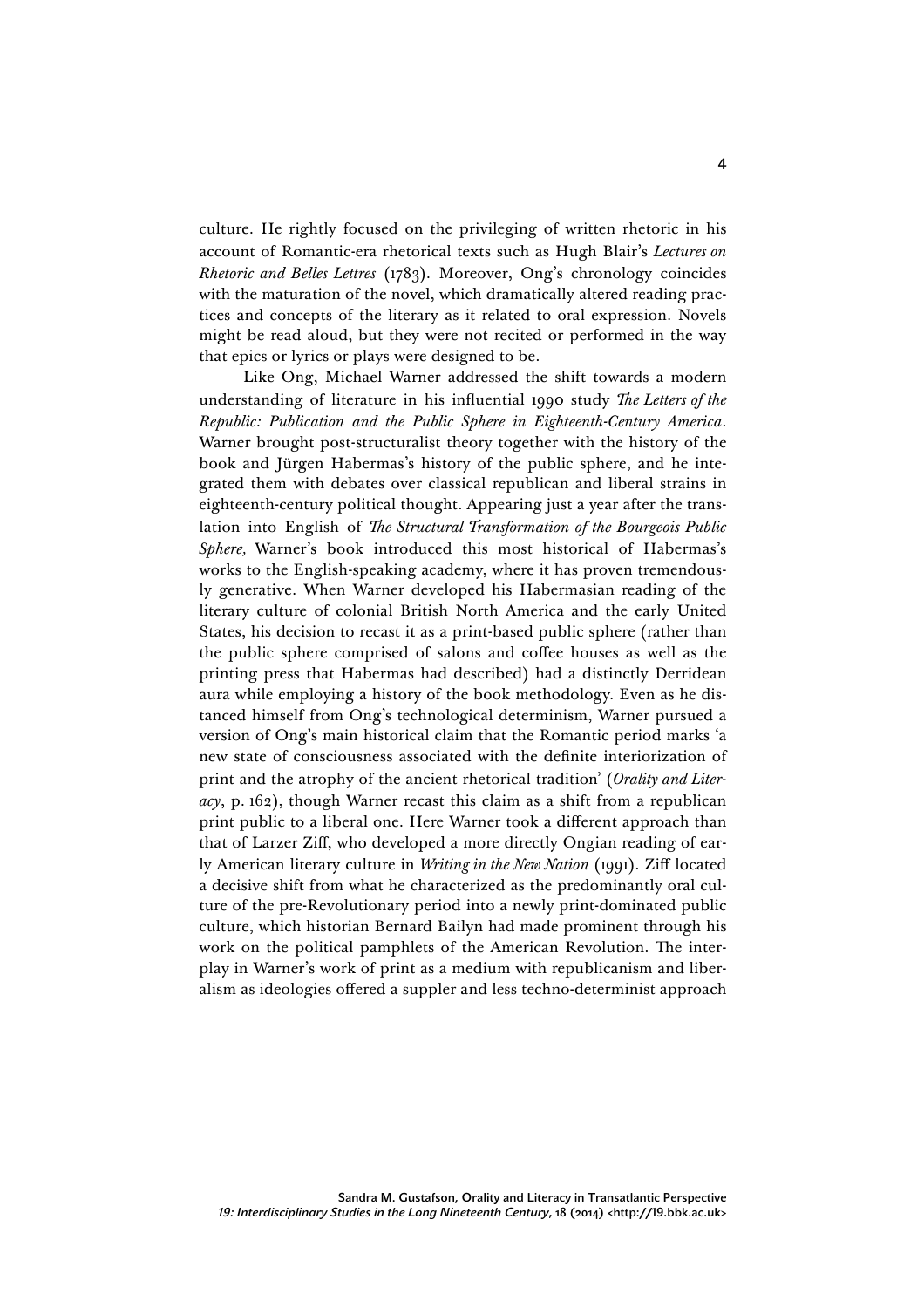to the era than Ziff's, but his narrative of the rise of literary culture tracks closely with the work of both Ziff and Ong.6

Warner's introduction of an ideological element into the analysis of textual media moves in a different but related direction to the one pursued by Geoffrey Galt Harpham in his important book *The Ascetic Imperative in Culture and Criticism* (1987), which analyses the symbolic dimensions of media. Harpham persuasively argues that the phonocentrism that Derrida found at the heart of Western metaphysics has its double in graphocentrism. He recasts Western thought as a working out of what he terms 'ascetic linguistics', which involves a four-term set of oppositions: living speech is contrasted with dead letter on the one hand; demonic speech is opposed to stable text on the other. Paul's statement that 'the letter killeth but the spirit giveth life' (II Corinthians 3. 6) is matched in Christian  $-$  and more broadly Western  $-$  thought by references to disruptive, demonic voices that must be countered by stable, authoritative texts. Harpham might have been referring to Ong, though his immediate reference was to Athanasius's *Life of Anthony*, when he wrote that 'to a logocentrist, speech is ontologically different, an authentic species of language'. But 'demonic speech', which is the besetting problem in the *Life of Anthony* but has no clear parallel in Ong, is 'even deader than writing'. Demons give disruptive voice to Scripture, leading the faithful astray.<sup>7</sup>

Thirteen centuries after Athanasius the demons were still causing trouble half a world away in Salem, Massachusetts. Cotton Mather's reports of the afflicted girls at Salem describe them mocking their examiners by reciting distorted versions of Scripture passages — evidence, some felt, of satanic influence. Europeans had long feared a demonic presence in the Americas. Jorge Cañizares-Esguerra has documented a shared demonological discourse, related to the one that Athanasius helped originate, that unites Spanish conquistadors and Puritan visible saints in their response to indigenous American cultures. Demonic voices represent one side of the ascetic linguistics of new world encounter; republican eloquence represents the other side of that linguistic formation. A widespread interest in the republican features of indigenous societies offered a counterpoint to demonology. At least since Cicero, republican thought

<sup>&</sup>lt;sup>6</sup> I provide an extended response to Warner's print-based understanding of the public sphere in 'American Literature and the Public Sphere'.

<sup>7</sup> Geoffrey Galt Harpham, *The Ascetic Imperative in Culture and Criticism* (Chicago: University of Chicago Press, 1987), p. 9. I situate Harpham vis-à-vis the development of the verbal arts in colonial British North America in *Eloquence is Power*, pp. xv–xvi.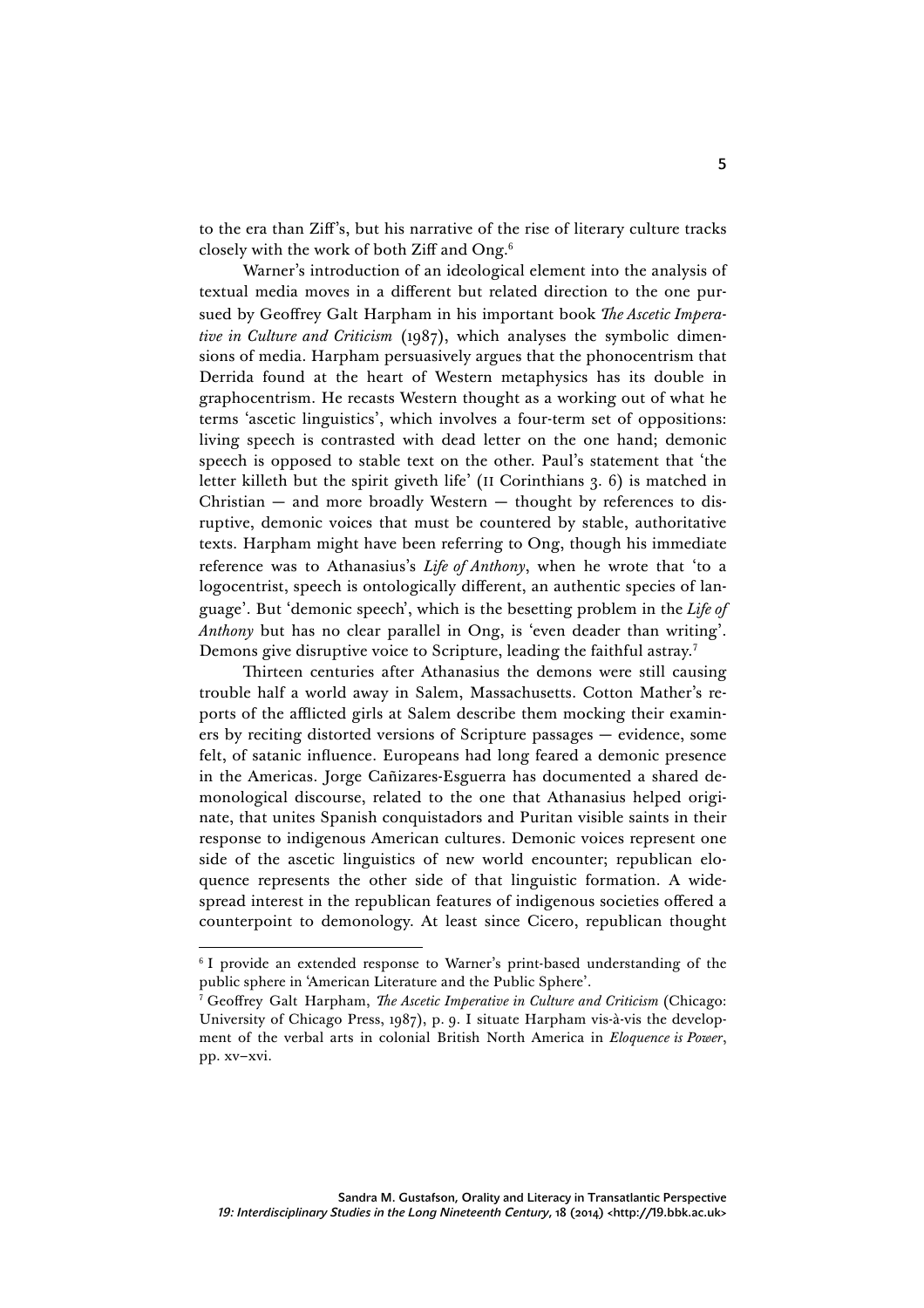has privileged the scene of speech. Cicero claimed that human societies originated with a 'great and wise' man who gathered scattered groups together, and 'through reason and eloquence […] transformed them from wild savages into a kind and gentle folk'. It is this scene that Eric Cheyfitz identified as the basis of a 'poetics of imperialism', which figured indigenous Americans as savages lacking real language and thus incapable of the civility that the orator imposed through reason and eloquence.<sup>8</sup>

Yet Cheyfitz failed to account for the many instances where native eloquence was celebrated and indigenous societies were portrayed in the image of classical Greece and Rome. Sabine MacCormack has found classicizing references to native republics to be widely present in Spanish colonial writings.9 Similar descriptions become prominent in British North American writings somewhat later, notably in Cadwallader Colden's *History of the Five Indian Nations* (1727, 1747). The Scottish-born Colden compares the Iroquois to the ancient 'barbarians' of Greece and Rome, characterizes their societies as 'absolute Republick(s)', and asserts against political theorist Robert Filmer that 'the present state of the Indian Nations exactly shows the most Ancient and Original Condition of almost every Nation'. Colden identifies 'the Original Form of all Government' practised by the Iroquois with government by persuasion, which he illustrates with copious extracts from speeches drawn from treaty negotiations with the colonial English government.<sup>10</sup> Colden's work influenced Benjamin Franklin, and both men published books that circulated in England as well as in its American colonies and contributed to the transatlantic vogue of the eloquent Indian. This vogue fuelled the elocutionary movement that the Irishman Thomas Sheridan launched in the 1750s, which in turn influenced patriot leaders such as the Bostonian James Otis, whose

 <sup>8</sup> Jorge Cañizares-Esguerra, *Puritan Conquistadors: Iberianizing the Atlantic, 1550– 1700* (Stanford: Stanford University Press, 2006). Cicero's *De Inventione* as quoted (with Latin passages removed) in Eric Cheyfitz, *The Poetics of Imperialism: Translation and Colonization from 'The Tempest' to 'Tarzan'*, expanded edn (Philadelphia: University of Pennsylvania Press, 1997), p. 113. I develop the points here and in the following paragraph in 'Between Cicero and Augustine: Religion and Republicanism in the Americas and Beyond', in *Religious Transformations in the Early Modern Americas*, ed. by Stephanie Kirk and Sarah Rivett (Philadelphia: University of Pennsylvania Press, forthcoming 2014).

<sup>9</sup> Sabine MacCormack, *On the Wings of Time: Rome, the Incas, Spain, and Peru* (Princeton: Princeton University Press, 2007).

<sup>&</sup>lt;sup>10</sup> Cadwallader Colden, *The History of the Five Indian Nations Depending on the Province of New-York* (Ithaca: Cornell University Press, 1958), pp. xx–xxi.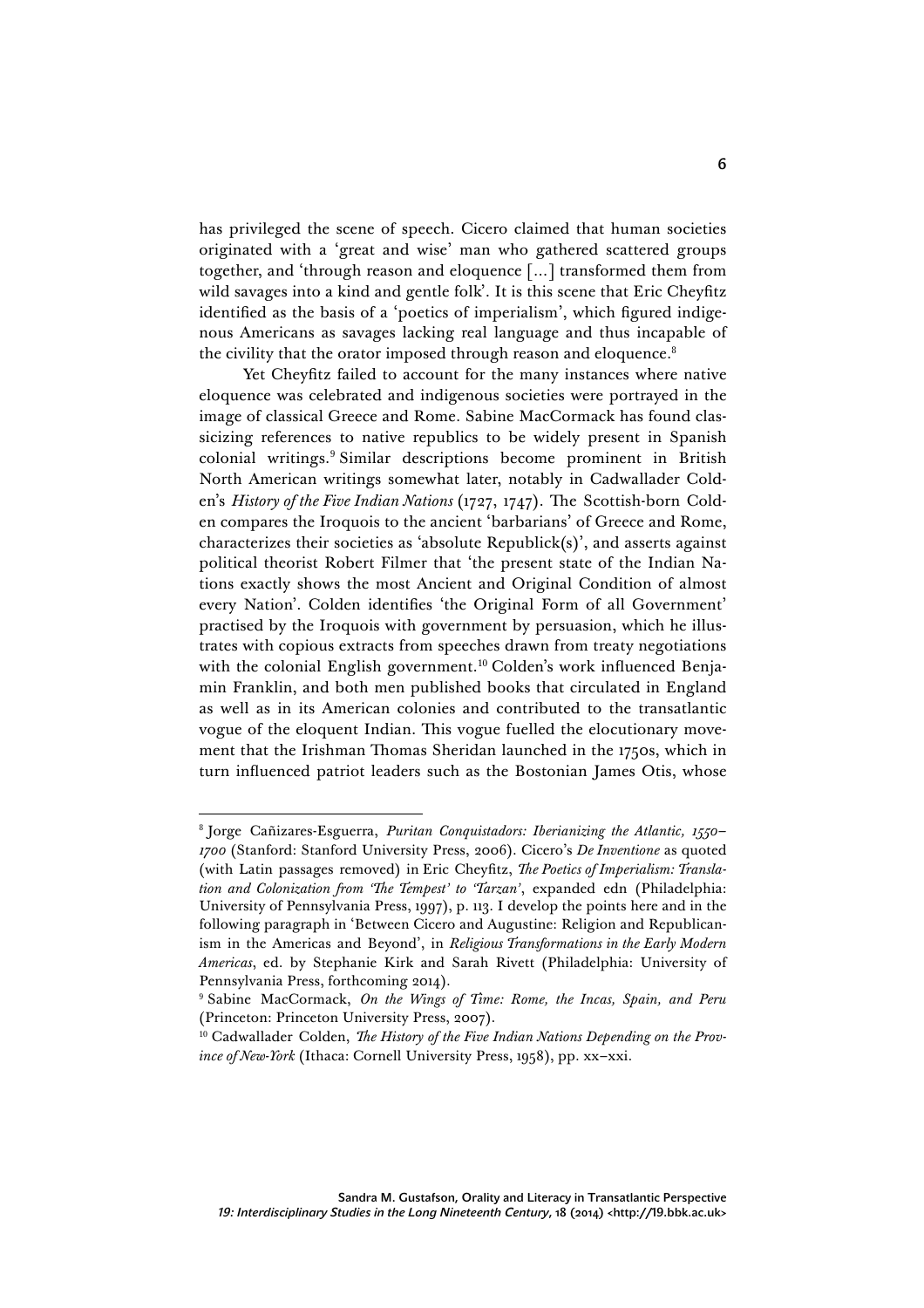1761 Writs of Assistance speech was the spark that lit the Revolutionary fuse, according to John Adams, the most Ciceronian of the American founding fathers. In a republican context, ascetic linguistics takes on a new form. Living speech is the eloquence of the orator who overcomes the dead letter of existing realities to revitalize the community; the demons become demagogues who undermine community, while Scriptural authority is translated into the stabilizing power of the Declaration of Independence and the Constitution. It is this dynamic that I theorize as the performance semiotic of speech and text in *Eloquence is Power* (2000), which traces the evolution of ascetic linguistics in the verbal practices of colonial British North America and the early United States.<sup>11</sup>

Ascetic linguistics and the semiotics of speech and text are vividly illustrated in *Moby-Dick* (1851), which can be read as Melville's extended reflection on the proposal that the letter killeth but the spirit giveth life. Ishmael and Queequeg stare blankly at one another's scripts — Queequeg uncomprehendingly counts pages and Ishmael is unable to interpret tattoos — but through speech and shared worship and labour they develop a bond, a sense of what they have in common. Melville contrasts these scenes of speech with the dangers posed by a dominating orator  $-$  Ahab the demagogue, who establishes control over the crew with his speech on the quarterdeck, and whose demonic side emerges later with the appearance of Fedallah. The sheer size of Melville's book invites a comparison between his portrayal of the bond of community based in speech and the cognitive and social effects produced in the writing and reading of this encyclopedic novel. *Moby-Dick* invites its reader to consider the cultural, social, and psychological work accomplished by literacy practices in general, and the novel in particular, in comparison to oral–aural practices. These were pressing issues for Melville and his contemporaries as they negotiated historic transformations in technology, literary culture, and civic life.

## Oratory and the novel

In the chapters following Ahab's speech on the quarterdeck, Melville uses dramatic form to depict the disintegration of the bond that Ahab has imposed on the crew, a formal choice that makes vividly apparent the ten-

 <sup>11</sup> Jay Fliegelman treats the elocutionary revolution in *Declaring Independence: Jefferson, Natural Language, and the Culture of Performance* (Stanford: Stanford University Press, 1993).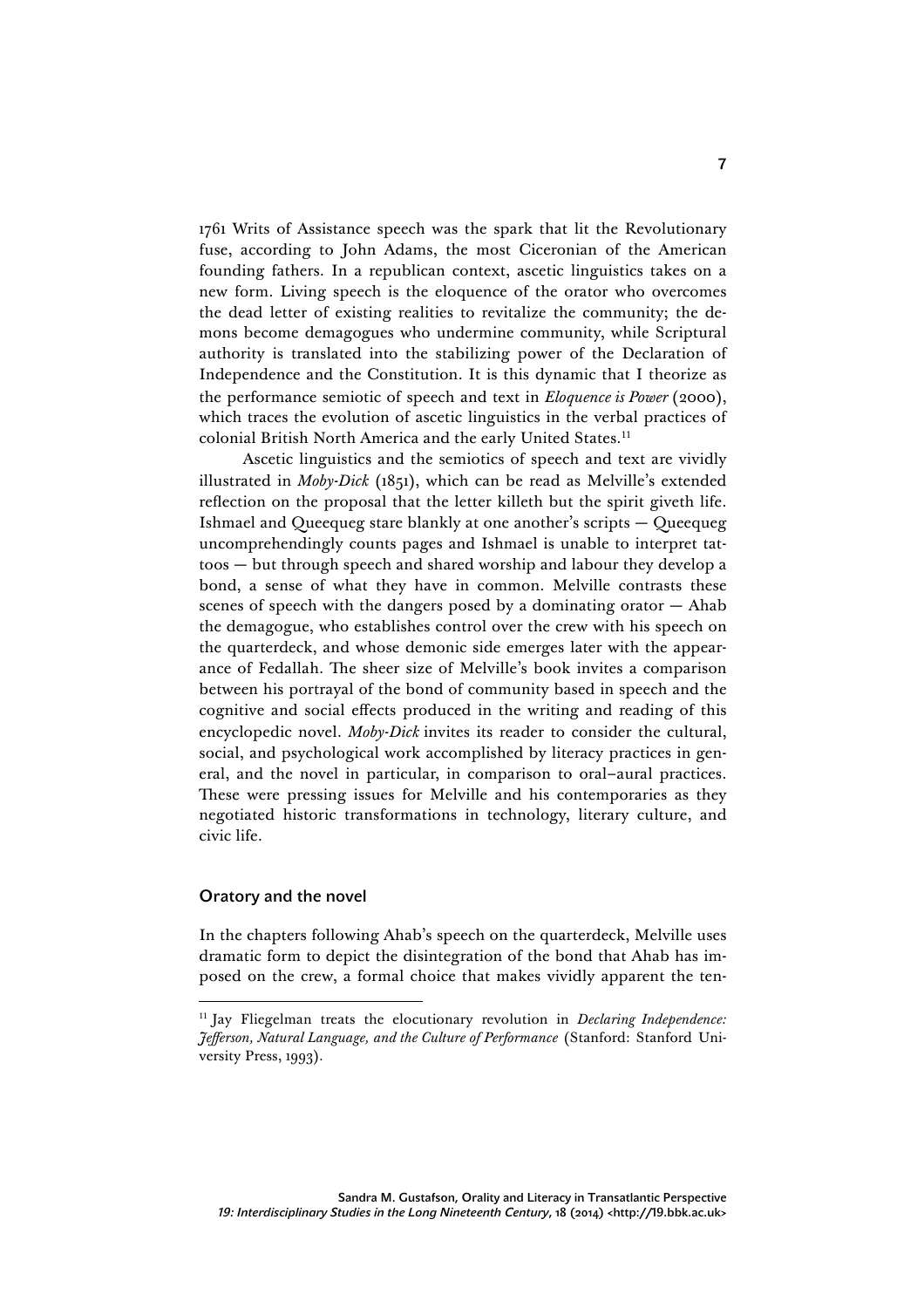sion between novelistic conventions and scenes of oratory. This tension is visible in subtler ways in other fictional attempts to represent oratory, such as Hugh Henry Brackenridge's *Modern Chivalry* (rev. edn 1815), Washington Irving's 'Rip Van Winkle' (1819), Lydia Maria Child's *The Rebels* (1825)*,* and several of Nathaniel Hawthorne's novels. These works serve to remind us that Ong's age of Romanticism was also the age of revolution, and that fiction and popular oratory emerged contemporaneously as mass genres and were rivals for public interest.12 On both sides of the Atlantic, a skilled speaker on a major occasion could attract audiences numbering in the tens of thousands. Elocution and oratory dominated English pedagogy in its early years.13 Speech anthologies shaped a transatlantic canon of political oratory in English that included such public figures as Charles James Fox, Edmund Burke, Wolfe Tone, Patrick Henry, and Daniel Webster, and a body of oratorical criticism emerged to describe their different styles and assess their relative strengths and weaknesses.14

Interest in political oratory was driven by the rise of republican and democratic politics, and the genre was shaped by specific political arrangements and cultural norms. In the United States citizens could expect to hear for themselves the deliberations that produced and interpreted the laws that governed them. Massachusetts had established open galleries in its State House in 1766, and Congress opened many of its proceedings soon after it was founded. These developments transformed the chamber floor into a unique type of stage where real-life political dramas were enacted. Major congressional debates and arguments before the Supreme Court drew large audiences of women and men, as well as extensive reportage, and foreign visitors made a pilgrimage to Capitol Hill

 $12$ <sup>12</sup> The history of the novel is beyond the scope of this article. Cathy N. Davidson considers the connections between the American Revolution and the fiction of the early United States in *Revolution and the Word: The Rise of the Novel in America* (New York: Oxford University Press, 1986). Christopher Looby offers a valuable discussion of the issues in *Voicing America: Language, Literary Form, and the Origins of the United States* (Chicago: University of Chicago Press, 1998). Alessandro Portelli provides a wide-ranging discussion in *The Text and the Voice: Writing, Speaking, and Democracy in American Literature* (New York: Columbia University Press, 1994).

<sup>&</sup>lt;sup>13</sup> Gerald Graff discusses the central place of oratory in early English-language pedagogy in *Professing English: An Institutional History* (Chicago: University of Chicago Press, 1987), chapter 3.

<sup>14</sup> The discussion from here through page 11 is drawn from *Imagining Deliberative Democracy in the Early American Republic*, chapter 4.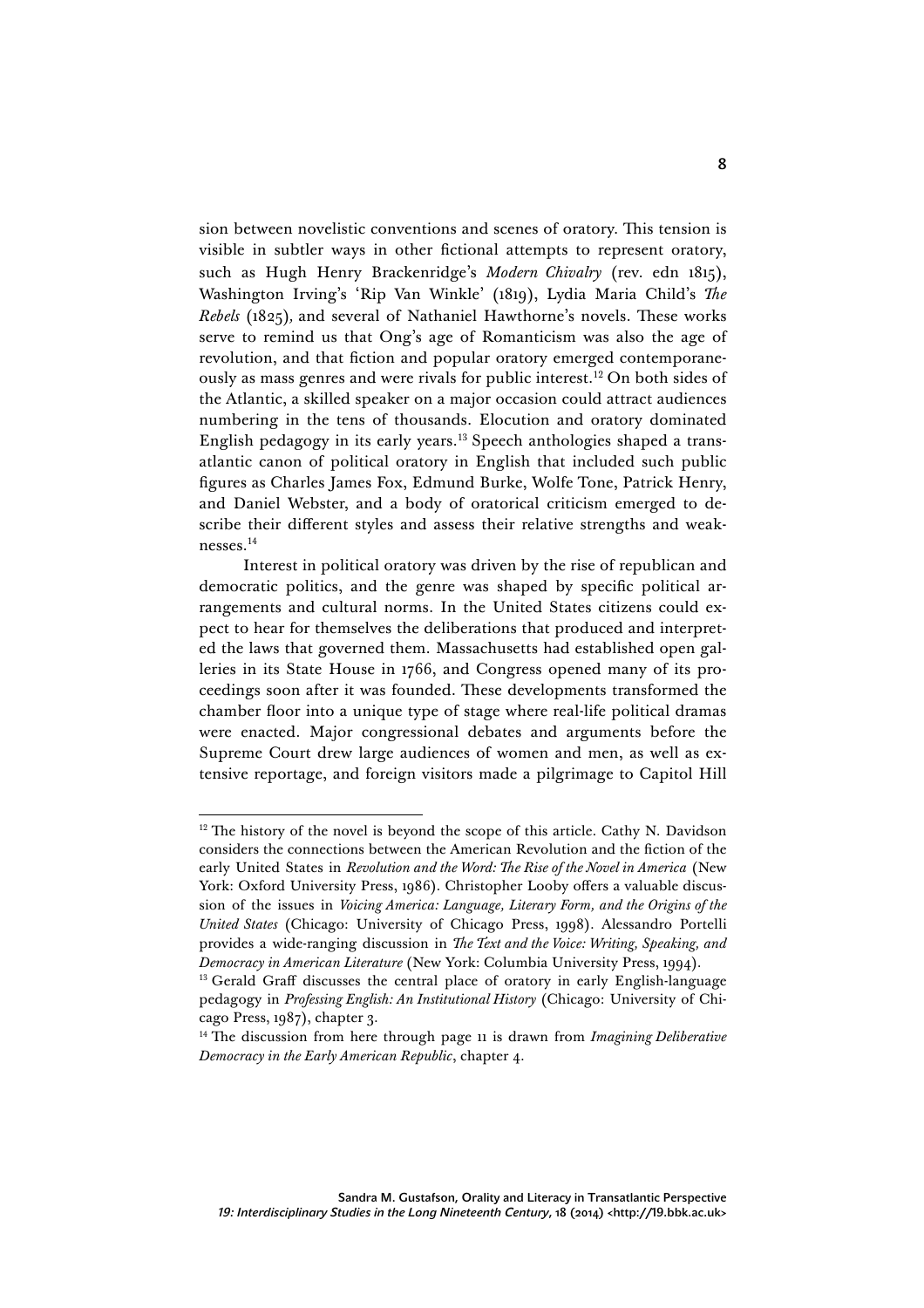to hear the deliberations. There was a particularly robust exchange between English observers of American deliberative speech and American observers of British parliamentary oratory. In her energetically prorepublican travel narrative of 1821, for example, Frances Wright celebrated the 'invariably decorous and gentlemanly language' and the 'tone […] worthy of the Roman senate' used in congressional debates and contrasted it with the partisan bickering in the United Kingdom House of Commons.

Some observers thought Wright was too generous, including some Americans. Edward Everett, who is today remembered principally as the long-winded orator who preceded Abraham Lincoln at Gettysburg, favoured British parliamentary eloquence over its American cousin. Everett was an important contributor to the development of literary oratory, as well as a prominent educator and Whig politician who served among other capacities as the Minister to Great Britain and president of Harvard University. In an 1827 essay in the *North American Review*, Everett compared parliamentary oratory in the United States and England, with a nod as well to France.15 As he evaluated the factors that might contribute to more aesthetically satisfying deliberative eloquence, Everett brought to bear a comparative perspective that crossed historical periods and national boundaries and took into account governmental institutions, social conditions, and media development. He was concerned with tracing the dynamic relationship between modern parliamentary speech and the forms of its production and dissemination, and he made the interplay of written and printed forms with oral forms a focus of the essay. Repeatedly emphasizing the connections between parliamentary deliberations and the public sentiment that they were designed to represent, he concluded that it was in the activities of 'deliberative assemblies' that statecraft was elevated beyond 'the dead letter of form and official routine' (p. 427). He attributed 'the sudden and extraordinary growth of parliamentary eloquence' in modern times to the rise of contemporaneous newspaper coverage, comparing its effects on deliberative speech to the invention of alphabetic writing, paper, and printing. He described the experience of attending the British Parliament and then on the following day reading the newspaper accounts of the same debates as an unrivalled 'spectacle of intellectual, political, and mechanical power combined' (p. 429). For Everett, the transformation of deliberative proceedings from closed-door

 <sup>15</sup> [Edward Everett], 'Speeches of Henry Clay', *North American Review*, October 1827, pp. 425–51.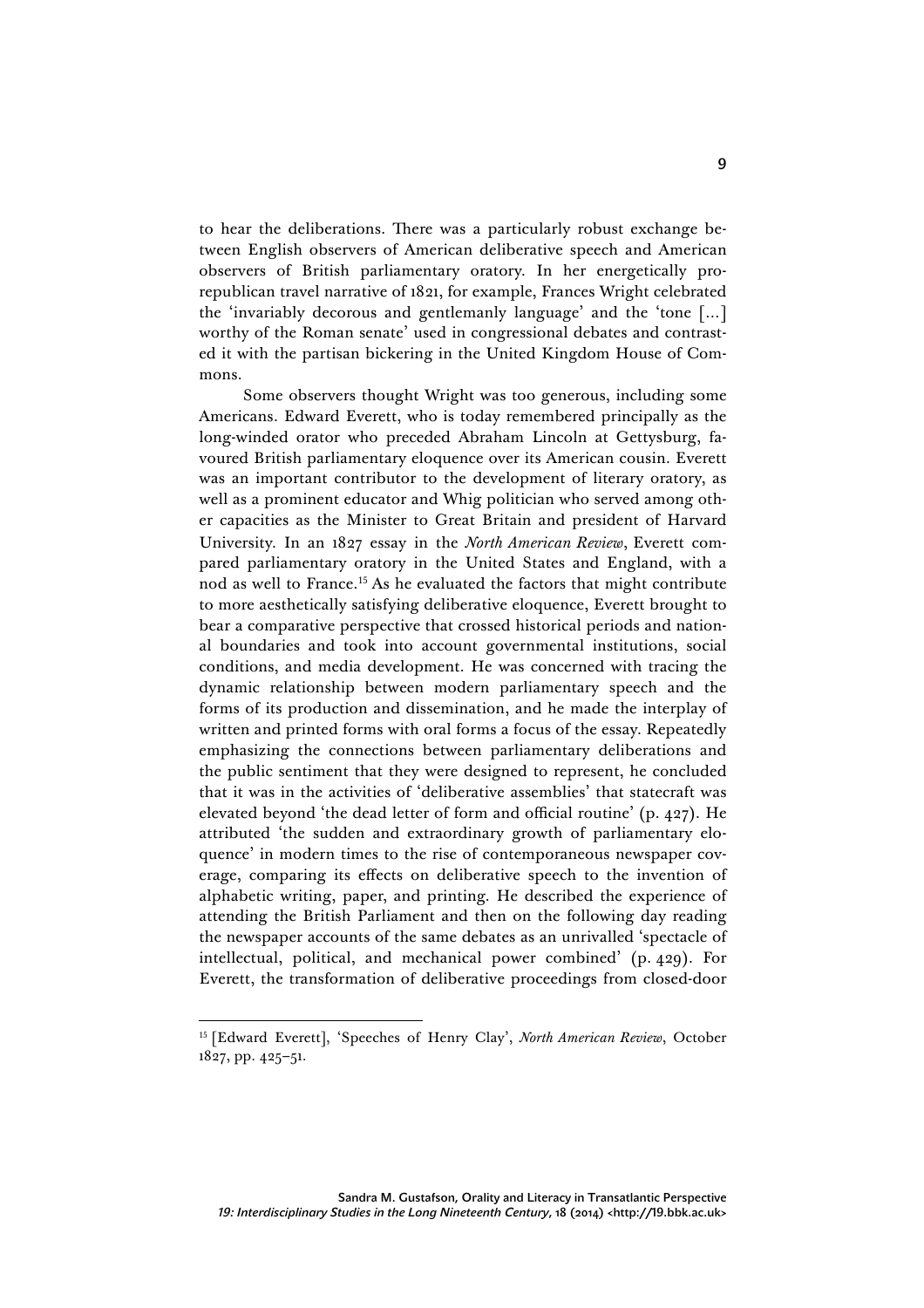to publicly accessible events that were further disseminated in print had brought about a revolution in popular sovereignty.

In an extended comparison of Parliament and Congress, Everett noted several major differences between the proceedings. These included representational practices that made American Congressmen more likely than their British counterparts to feel pressured to take the floor in order to 'speak to the ear of the constituent' (p. 432); differences in geography, with the city of London exerting on debates a powerful shaping force that was not matched by the raw and sparsely populated District of Columbia; the lesser role played in the United States by party discipline on one hand and wealth and rank on the other; the greater press of business in Parliament, which constrained debate; and the tendency of unsettled constitutional questions to prolong deliberations in Congress. Everett noted as well that more Congressmen were lawyers trained in public speaking, and that in the United States there was less of a gap between 'the speaking leaders and the silent mass of a party' than in Britain (p. 436). He further compared the dimensions, acoustical qualities, and furnishings of the two deliberative chambers, finding that the smaller size, superior auditory features, and absence of desks for note-taking all conspired to make the speeches in Parliament more focused and easier to hear and understand. He also noted the transformative impact of Edmund Burke, who had elevated parliamentary eloquence to a higher standard of substance and aesthetic appeal. Despite having a clear preference for British speeches, Everett refused to give them his unqualified approval, noting that in many respects the superior quality of the eloquence could be traced to political abuses that limited participation.

Frances Trollope described the deliberations of the US Congress in less flattering terms than either Wright or Everett in her travelogue *Domestic Manners of the Americans* (1832), a work that punctured American pretensions and sparked an international brouhaha. Trollope described the House of Representatives as 'filled with men sitting in the most unseemly attitudes, a large majority with their hats on, and nearly all spitting to an excess that decency forbids me to describe'. Matters in the Senate were a bit better, for the members sat upright and took off their hats; still, they *would* spit. In principle women could attend sessions of Congress, while they were excluded from Parliament; however, few women took advantage of the opportunity while Trollope was there. She had difficulty evaluating the speeches on the floor because the acoustics were bad. What she did hear did not impress her. She described 'the rude eloquence of a thorough horse-and-alligator orator from Kentucky, who entreated the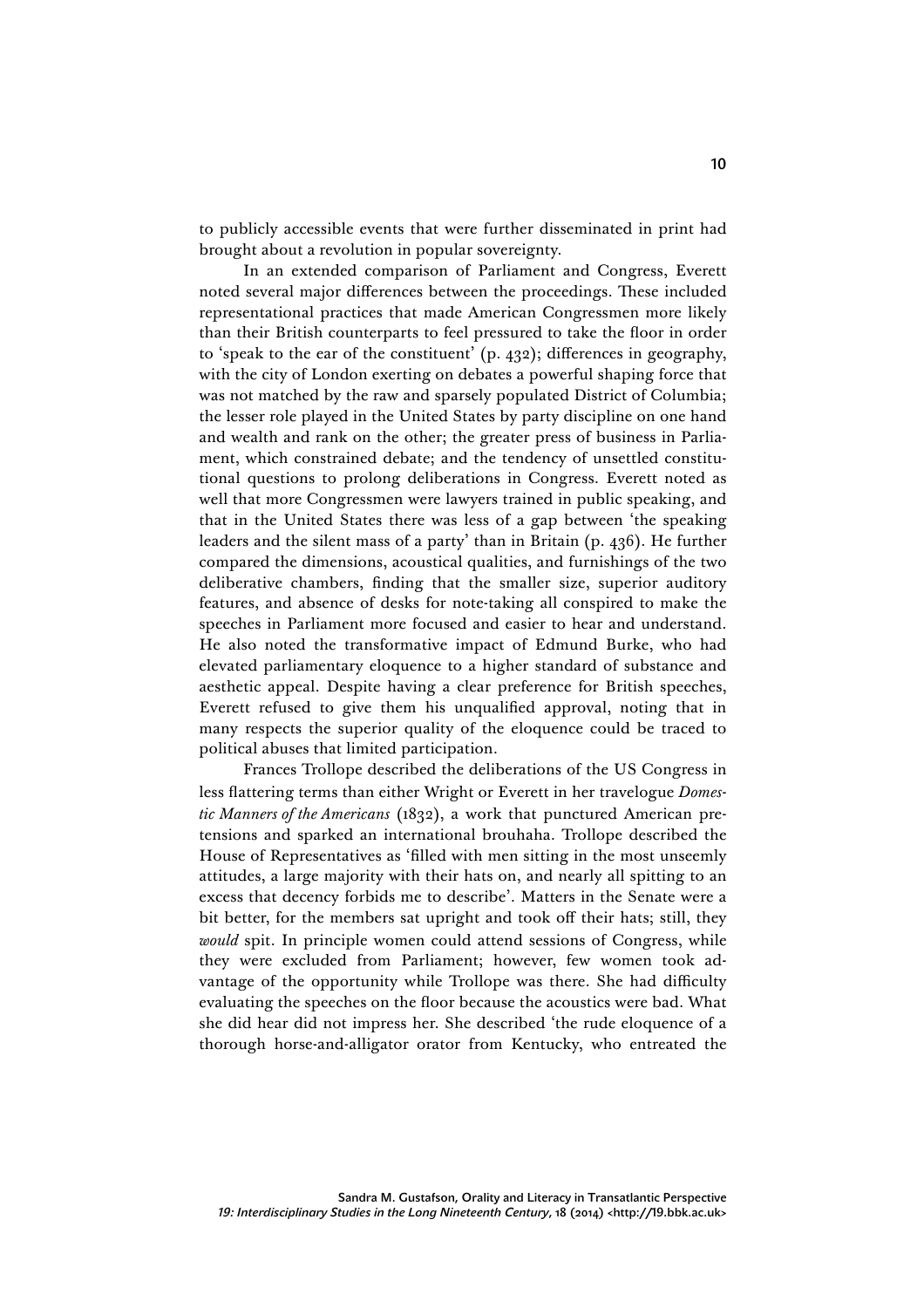House repeatedly to "go the whole hog"', and she concluded that every debate she heard was on a single subject, namely, 'the entire independence of each individual state with regard to the federal government'. Trollope recalled that 'man after man' sprang up to decry the 'tyranny' of voting federal money for building roads or canals or otherwise developing his home state. She found this emphasis perverse when compared with the real tyranny of Indian removal, which was debated in Congress during her stay in Washington. Trollope attacked the hypocrisy of American republicans, noting how common it was for them to charge European governments with oppressing the weak and favouring the strong while at the same time maintaining slavery and 'removing' the indigenous occupants of the eastern states.16

When Trollope's son Anthony, the popular and prolific novelist, visited Congress some thirty years later, his main impression was of a body whose power had been profoundly diminished by the exigencies of war. The military hierarchy that had transformed the District of Columbia would tolerate Congress so long as it complied with requests for funding; otherwise, as one 'military gentleman' said to Trollope, 'Pack [the Congressmen] up in boxes and send them home.' <sup>17</sup> Until the Civil War, Trollope observed, Congress had worked well for the United States. Lacking the antiquity and tradition of the UK Parliament, the legislative branch had nonetheless helped make the United States one of the five major world powers in its day. Trollope described his melancholy at the sight of 'hideous' dragoons occupying the capital city, clattering through the streets on their horses, and transforming the arts building into a military depot. Confronted with de facto military rule, Trollope missed the respectability of even the prosiest or rowdiest floor debates. 'I bow inwardly before a Speaker's chair,' he wrote, 'and look upon the elected representatives of any nation as the choice men of the age' (p. 336).

In his *Autobiography* (1883) Trollope described his high regard for Parliament, which he had held since his youth, when he first dreamt of becoming a member. It was, he felt, a noble calling to serve one's country without remuneration. In 1868 he ran unsuccessfully as a Liberal candidate for the House of Commons, at the same time that he was bringing out in serial format his Palliser novel *Phineas Finn*, a tale of a callow young Irishman's unlikely success at winning a seat in Parliament. In or-

<sup>16</sup> Frances Milton Trollope, *Domestic Manners of the Americans* (London: Whitaker,

Treacher, 1832; repr. New York: for the booksellers, 1832), pp. 183–85, 180.

<sup>&</sup>lt;sup>17</sup> Anthony Trollope, *North America* (New York: Harper, 1862), p. 335.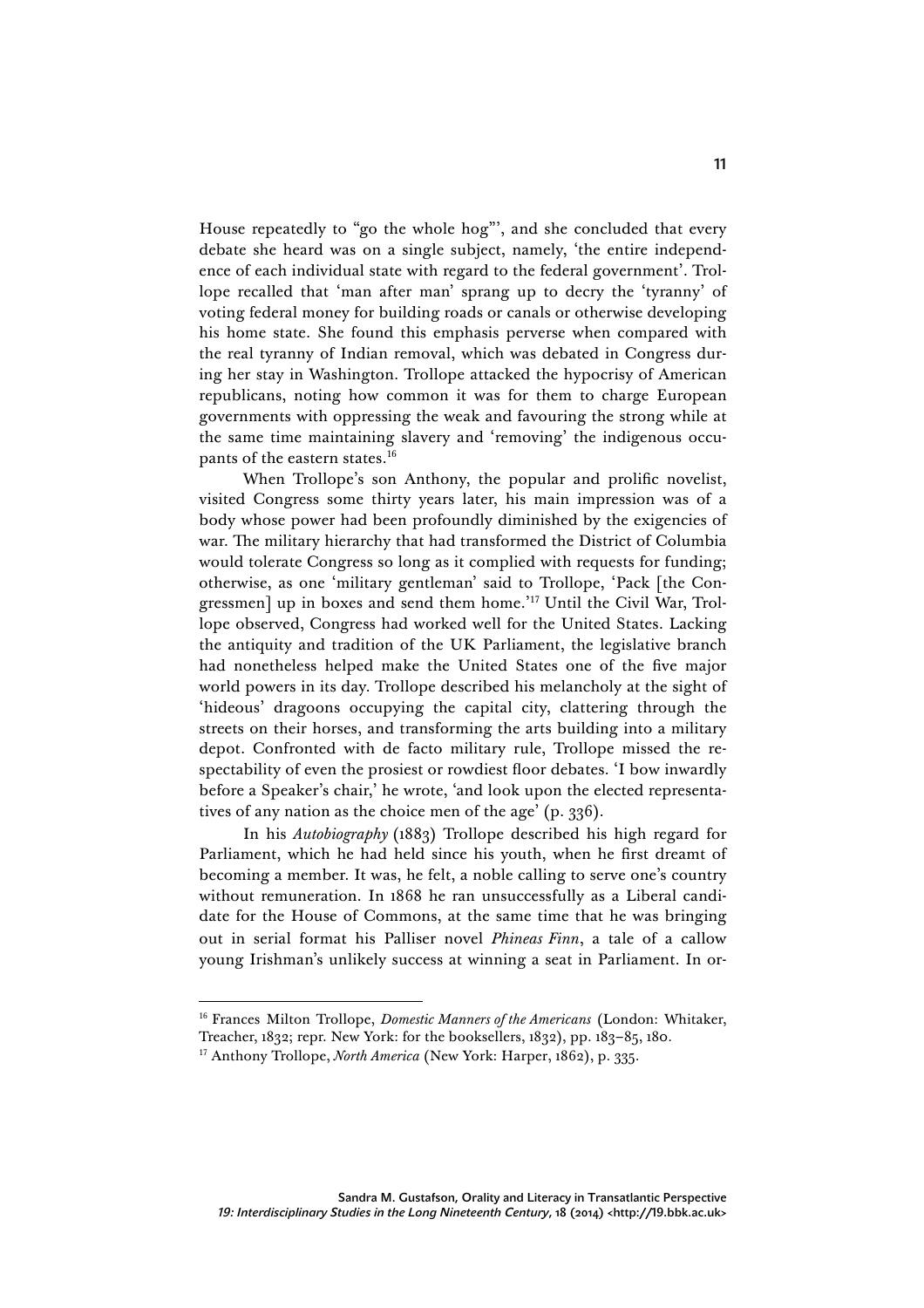der to write convincingly about Parliament, Trollope had to ask permission of the Speaker to sit in the gallery and observe the proceedings  $- a$ contrast to the open galleries that were common in the United States. Of the relationship between the novel and his unsuccessful campaign Trollope observed drily: 'As I was debarred from expressing my opinions in the House of Commons I took this method of declaring myself.' <sup>18</sup> The novelistic portrait that he painted of Phineas Finn, and of parliamentary politics, is neither hostile nor idealistic. In his autobiography Trollope explained that he believed novels to serve an important pedagogical function, creating models of honourable public service that can counteract more grandiose or cynical images. 'The young man in a novel who becomes a hero, perhaps a Member of Parliament, and almost a Prime Minister, by trickery, falsehood, and flash cleverness, will have many followers', he observed (p. 191). Trollope offers Finn as a contrast to such types. He becomes an MP neither by means of trickery nor by extraordinary ability but through sheer luck, after being chosen to run on the basis of his eloquence as a college debater, his striking good looks, and his pleasant demeanour. He envisions his new role as an advance from the mere verbalism of university debates into an arena where 'debates would lead to action' and 'eloquence would have power'. <sup>19</sup> Once in Parliament he starts off slowly, gradually earning some success through a mixture of hard work and strong social instincts.

Much of the first volume of the novel is taken up with Finn's halting efforts to make his maiden speech to the House, a prospect that he inflates in his imagination, viewing it as his chance to vindicate his election and to establish himself as an up-and-coming member. Predictably, his expectations prove crippling. At the opening of the session he listens to the speech of the opposition leader Mr Daubeny, whose 'studied bitterness had perhaps never been equaled, and yet not a word was uttered for the saying of which he could be accused of going beyond the limits of parliamentary antagonism' (p. 57). Trollope emphasizes the agonistic dynamic of Parliament, describing Daubeny as 'a gladiator thoroughly well trained for the arena in which he had descended to the combat. His arrows were poisoned, and his lance was barbed, and his shot was heated red' (p. 57), yet even so he did not overstep the bounds of parliamentary propriety. It was this type of partisan violence that Benjamin Franklin had

 <sup>18</sup> Anthony Trollope, *An Autobiography of Anthony Trollope* (New York: Dodd, Mead, 1912), p. 274.

<sup>&</sup>lt;sup>19</sup> Anthony Trollope, *Phineas Finn* (London: Dent, 1997), p. 10.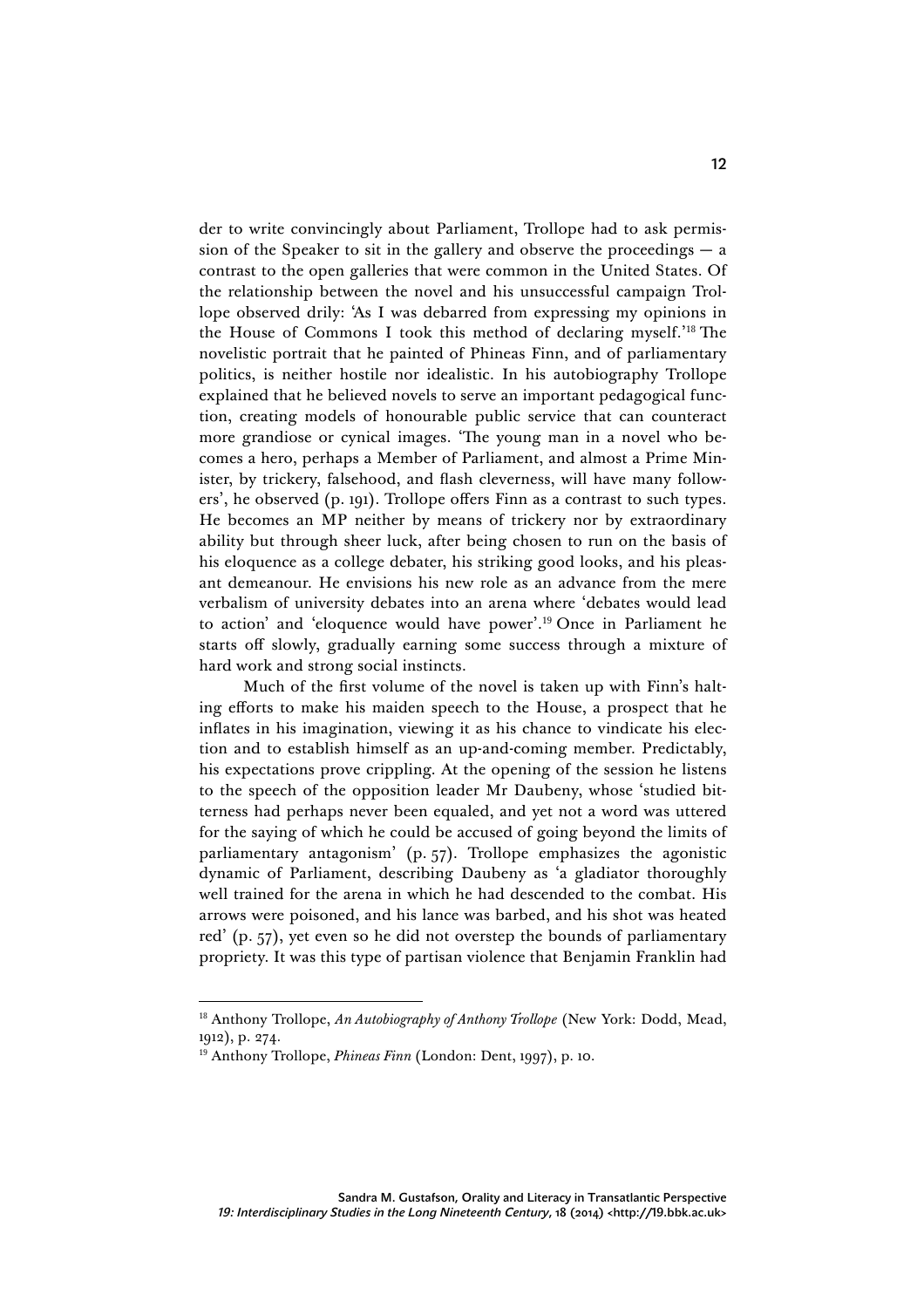in mind when he contrasted parliamentary rhetoric with the more civilized speech of American Indians in his essay 'Remarks Concerning the Savages of North America', and that Frances Wright was thinking of when she compared the Roman-like American Senate to parliamentary bickering.20 Such conflict was widely believed to be theatrical and not to carry over into private relationships — a difference, Trollope notes, from the United States, where the party leaders truly did hate one another, rather than just sounding as if they did. And yet the violence is not 'merely' rhetorical, for it frames the possibilities of debate.

The Radical member Mr Turnbull provides a second major example of parliamentary eloquence for Phineas to absorb. An admirer of 'all political movements in America' (p. 150), Turnbull has established himself as the voice of the people. He is the quintessential public man, with no private identity, and when he speaks in a public setting he knows that his words will circulate in the press. Turnbull's self-confidence and superficiality mark him as a demagogue rather than a 'great orator' (p. 150). His powerful voice, 'self-reliance', and thick moral skin serve in place of strong intellect, and since he is perpetually in opposition, he is never required to master facts, solve problems, or make compromises. Consequently, 'once he had learned the art of arranging his words as he stood upon his legs, and had so mastered his own voice as to have obtained the ear of the House, the work of his life was not difficult' (p. 151).

These older, established men occupy fixed roles. By contrast, Phineas tacks between the strenuous task of mastering the political issues of the day and learning the protocols of Parliament on one hand, and the equally strenuous, and even more absorbing, task of navigating London high society while maintaining his relationships with his middle-class Irish family and associates on the other. Trollope stresses the continuity of these efforts by noting the place of 'eloquence' in each. For many pages Phineas's private eloquence is all the reader hears, though our hero frets constantly about the need to make his maiden speech. He first attempts to overcome that hurdle in the debate over the ballot, a subject on which he has 'strong convictions' as to its inefficacy (p. 154). He prepares exhaustively for this momentous occasion, memorizing the heads of his speech and the substance under each head. But he is thrown off by the prospect of inserting improvised responses to those who have spoken before him this necessity makes his heart pound and the House grow dim, and so when he is invited to speak he cedes the floor to a more senior member.

 <sup>20</sup> On Franklin, see my *Imagining Deliberative Democracy*, pp. 86–87.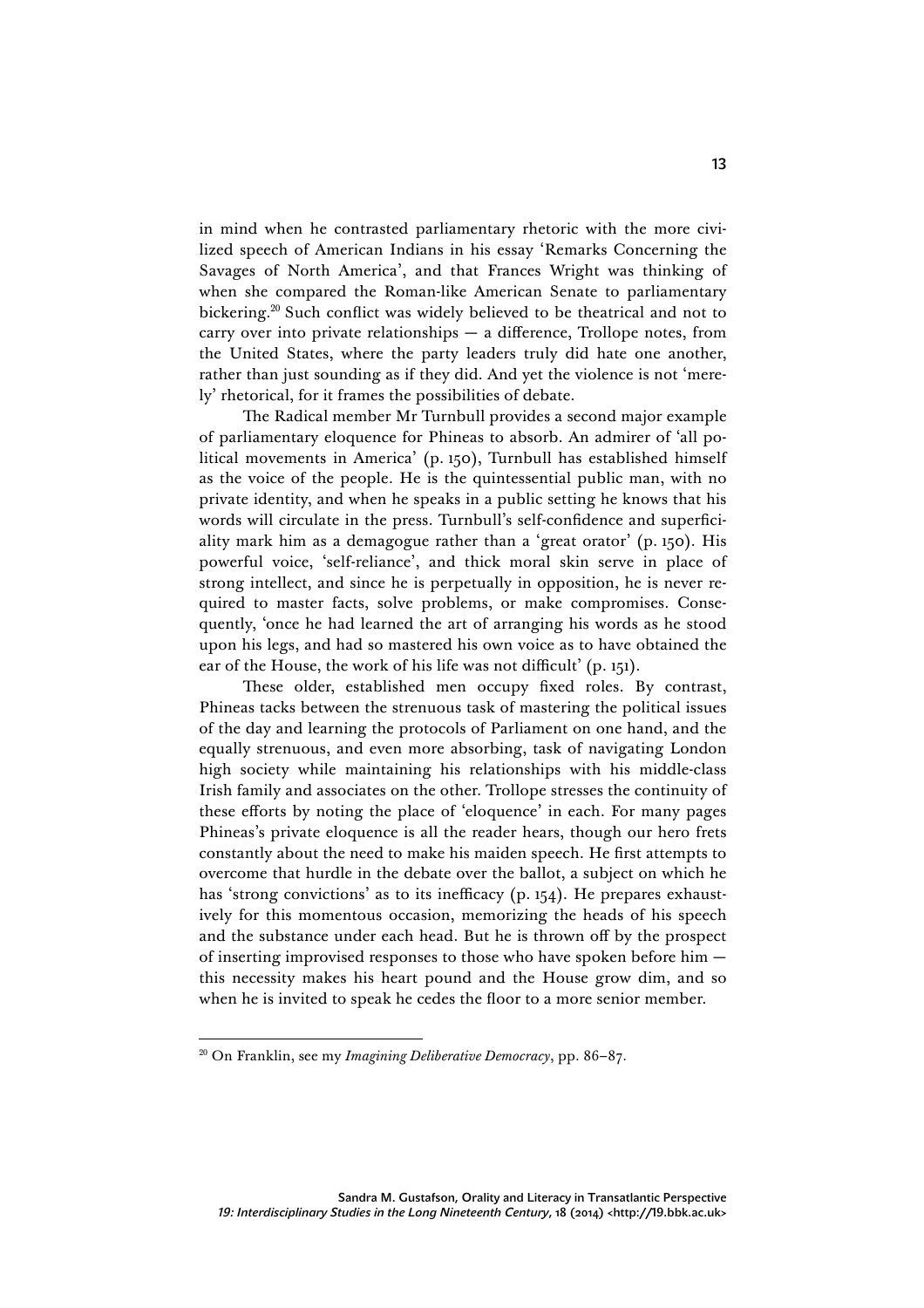The diagnosis of his failure is prompt and unanimous: he has overprepared. He decides that his next attempt shall be made extempore, with the consequence that when the moment arrives he speaks in platitudes, repeats himself, and goes on too long, all the while distracted by the constant cheering that is the customary response to a maiden speech and by his own perception that he is failing miserably. The results are far from dazzling, though his friends tell him that it was no worse than average for a first speech. He considers quitting Parliament, but instead doubles down on committee work involving the army's contract for potted peas. In his third attempt at a first speech, Phineas is incrementally more comfortable and somewhat more cogent. He 'had strayed very wide of his intended course, but he had strayed without tumbling into ditches, or falling into sunken pits' (p. 314).

With this portrait of a newly elected MP, Trollope evidently hoped to deflate the expectations of young men who aspired to be the next Cicero or Burke. Yet he does so without mocking Phineas Finn — at least not harshly — and portrays his pursuit of a political career in a manner that respects the choice but does not sugar-coat it or ignore the compromises it entails. Eventually Finn achieves some muted grandeur when he asserts his independence from his party over Irish tenant-right and must resign his seat, and the novel ends with his marriage to his Irish sweetheart. This resolution is only temporary, however, for in the later Palliser novels Finn returns to Parliament. Trollope's deflationary realism makes *Phineas Finn*  a novel whose purpose is to foster respect for tradition without idealizing it, to attend to particular situations and personalities, and to embrace process and justify a qualified willingness to compromise. It is, in short, an anti-utopian novel of political moderation and incrementalism, in which the glamorous image of political oratory in a revolutionary vein serves as shorthand for an unrealistic, and, at times, dangerously ideological approach to politics.<sup>21</sup>

Trollope's sceptical attitude towards inspiration in literature as well as in oratory comes through clearly in his *Autobiography*, where he portrayed his writing practices as businesslike, even mechanical. Henry Adams read the work soon after it appeared and announced, 'after seeing how coolly and neatly a man like Trollope can destroy the last vestige of heroism in his own life, I object to allowing mine to be murdered by any-

 $21$  In its political attitudes, Trollope's fiction shares important affinities with the work of Nathaniel Hawthorne, as Amanda Claybaugh discusses in *The Novel of Purpose: Literature and Social Reform in the Anglo-American World* (Ithaca: Cornell University Press, 2006), pp. 45–47.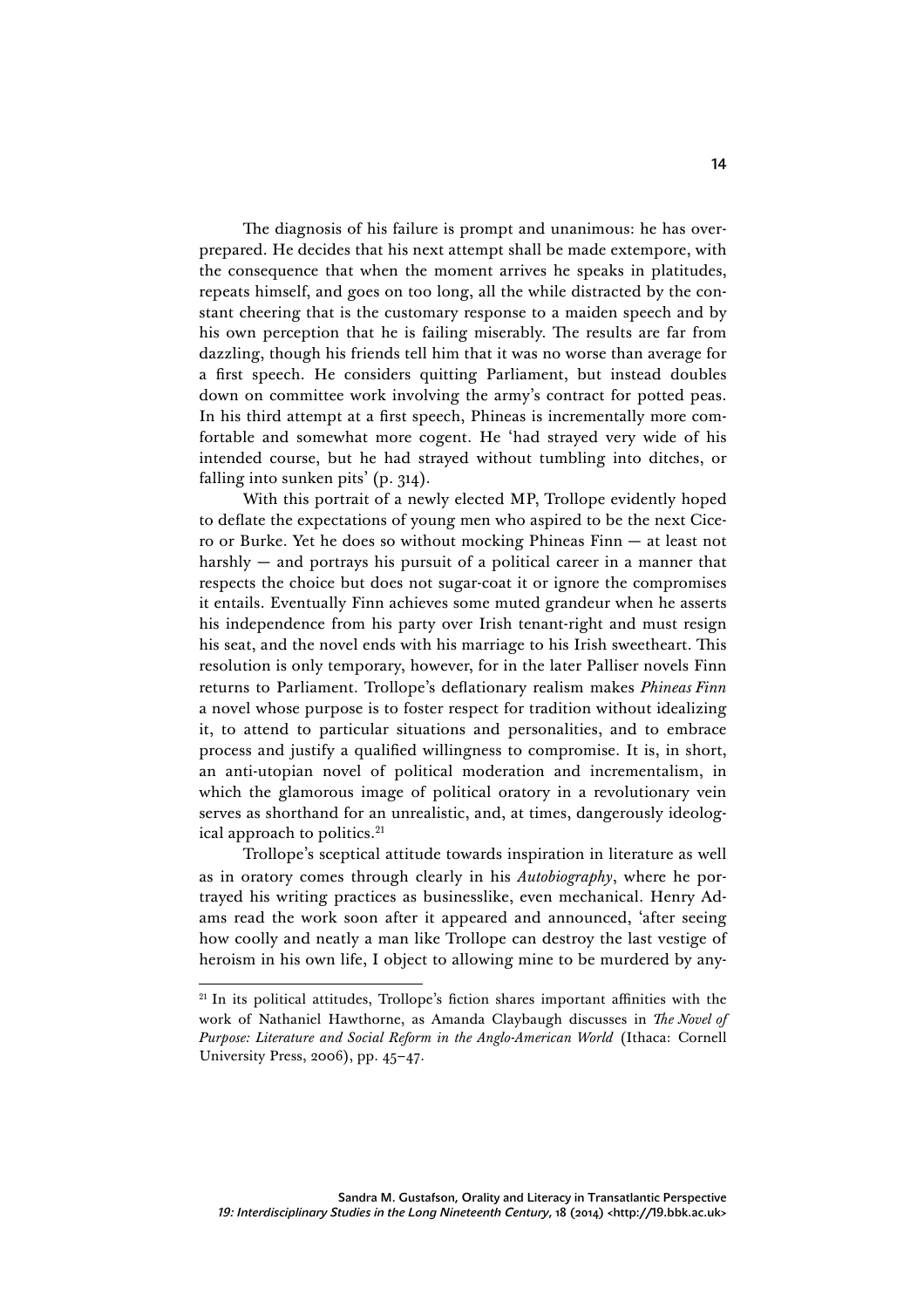one except myself.' <sup>22</sup> In *The Education of Henry Adams* he went on to create his famous third-person narrator, who takes a decidedly sceptical view of his younger, more idealistic self. Adams, who spent the Civil War in London serving as secretary to his diplomat father, is often characterized as politically conservative and an opponent of American democracy. A comparison with Trollope, however, suggests something different. Where Trollope espoused a thoroughgoing realism tied to the British empirical tradition, Adams's ironic posture developed in response to two competing forms of political idealism: Andrew Jackson's democracy, based on white manhood suffrage and political partisanship; and the alternative path offered by John Quincy Adams, Henry's grandfather who in 1828 was defeated by Jackson in his search for a second term, and whose Ciceronian vision put eloquence at the heart of republican self-government. $^{23}$ 

In 1880 Adams published *Democracy: An American Novel*, an ironic portrait of Washington society during the Grant administration, which clearly bears the marks of Trollope's influence.<sup>24</sup> Adams's contempt for Grant and his administration are well known, forming as they do the fulcrum around which *The Education of Henry Adams* pivots. After returning from England in 1868, Adams moved to Washington and became a journalist, seeking to expose government corruption and incompetence, with a particular focus on civil service reform. He soon abandoned hopes for a career in politics and accepted a position on the history faculty at Harvard and the editorship of the *North American Review*, but he returned to Washington to write in 1877. His projects at this time included the life of

<sup>&</sup>lt;sup>22</sup> 'To John Hay', in *The Letters of Henry Adams*, ed. by J. C. Levenson and others, 6 vols (Cambridge, MA: Belknap Press of Harvard University Press, 1982–88), II: *(1868–1885)* (1982), 532 (23 January 1884).

<sup>&</sup>lt;sup>23</sup> I discuss the alternatives presented by Jackson and John Quincy Adams in 'Histories of Democracy and Empire', *American Quarterly*, 59 (2007), 107–33; and more briefly in *Imagining Deliberative Democracy in the Early American Republic*, pp. 3–5. I consider Henry Adams's response to the Ciceronian vision of his ancestors in 'Henry Adams, Political Reform, and the Legacy of the Republican Roman Senate', forthcoming in the *Classical Receptions Journal*.

<sup>24</sup> The essays collected by Natalie Fuehrer Taylor in *A Political Companion to Henry Adams* (Lexington: University of Kentucky Press, 2010) offer a valuable range of approaches to Adams and *Democracy*. Adams's political thought is considered in relation to some elements of its historical context (though not in connection to classical historiography and classical scholar Theodor Mommsen) in Brooks D. Simpson's *The Political Education of Henry Adams* (Columbia: University of South Carolina Press, 1996), and in James P. Young's *Henry Adams: The Historian as Political Theorist* (Lawrence: University of Kansas Press, 2001).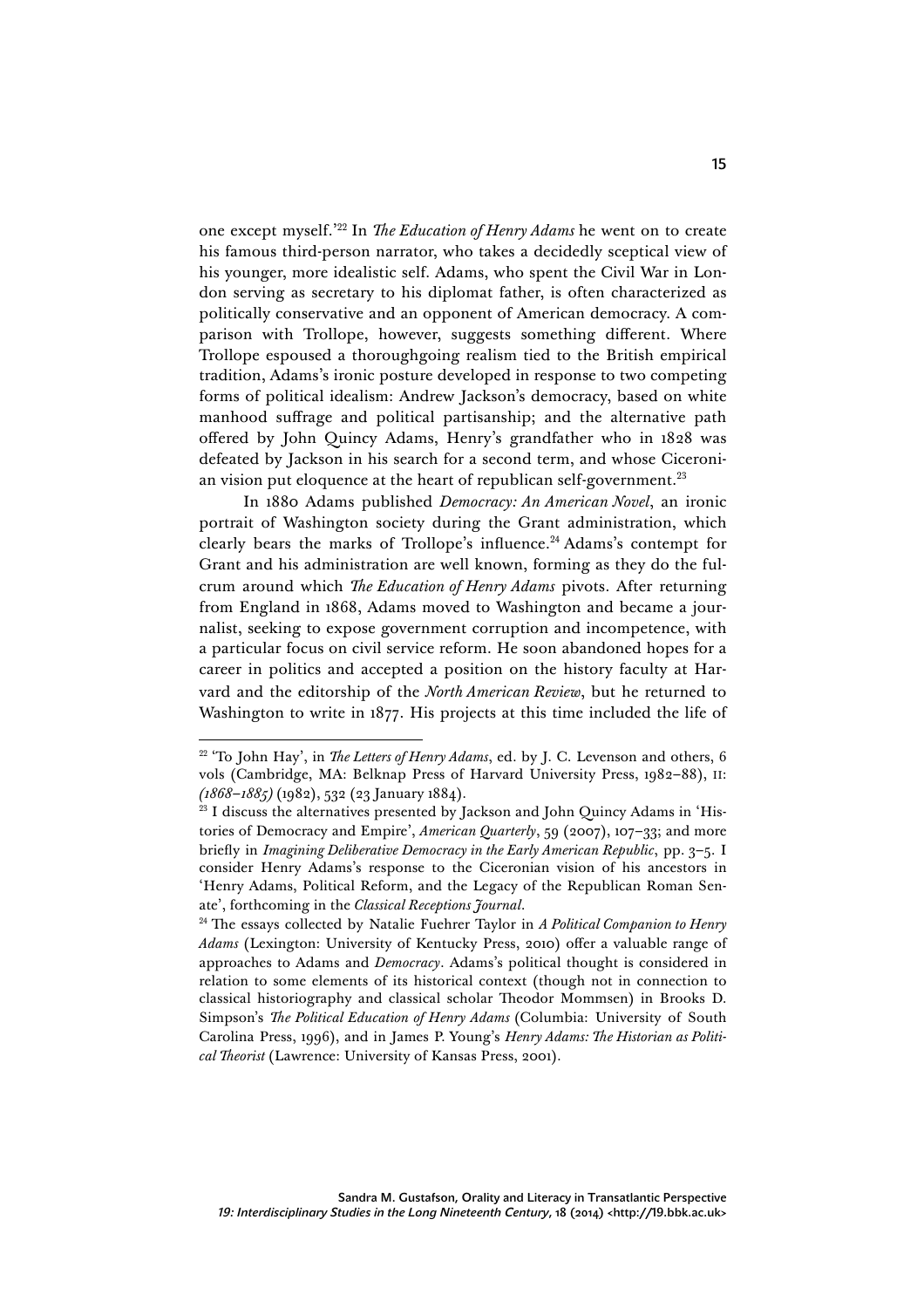Albert Gallatin, who represented for Adams the finest qualities of the republican statesman; and *Democracy*, in which Grant's Washington represents the antithesis of those qualities.

Senator Silas Ratcliffe is the villain of *Democracy*. He embodies the corruption of republican and deliberative virtues, as manifested by his reputation for eloquence in the service of party, which Adams shows to be really a service of self. In somewhat the same manner that Phineas Finn learns the workings of Parliament through observation, Adams sends his heroine, Madeline Lee, and her sister Sybil to listen to speeches in the Senate. As women, lacking even the franchise, they are spectators rather than prospective members, though they exercise influence in other ways: at Madeline's salon, and through relationships with powerful men. The Senate poses a contrast with their private realm of influence. At first Sybil thinks of the Senate as 'a place where people went to recite speeches', which she assumes 'were useful and had a purpose'. 'This is a very common conception of Congress', Adams archly writes; 'many Congressmen share it.' <sup>25</sup> Madeline is more interested in the political process than her sister, as well as being more perceptive and discriminating. After immersing herself in the speeches as delivered on the floor or printed in the Congressional Record, she identifies Ratcliffe as the Senator of most substance and arranges to meet him. Seated next to him at a dinner party, she compares his recent speech favourably to Daniel Webster's oratory, a bit of flattery that instantly hooks Ratcliffe. The specific passage from Ratcliffe's speech that Madeline praises is telling of Adams's purpose: 'Our strength lies in this twisted and tangled mass of isolated principles, the hair of the half-sleeping giant of Party' (p. 19). In this semi-incoherent metaphor Ratcliffe characterizes his principles as isolated, rather than having some logical or organic relationship to one another. They are 'twisted and tangled' — not woven or braided into an orderly form — into a 'mass' — the word suggests 'the masses' — which is revealed to be the hair of a giant that is only semi-conscious. This dishevelled, drowsy monster is a political party and represents one of the main forces that Adams believed had corrupted American politics.

It is on this matter of party politics that his differences with Trollope rest. Trollope understood parties as traditional elements of British politics. In *Phineas Finn* party politics has its bathetic and bizarre elements — think of the outgoing minister delivering a tongue-lashing to his

 <sup>25</sup> Henry Adams, 'Democracy: An American Novel', in *Novels, Mont Saint Michel, The Education* (New York: Library of America, 1983), pp. 1–184 (pp. 11–12).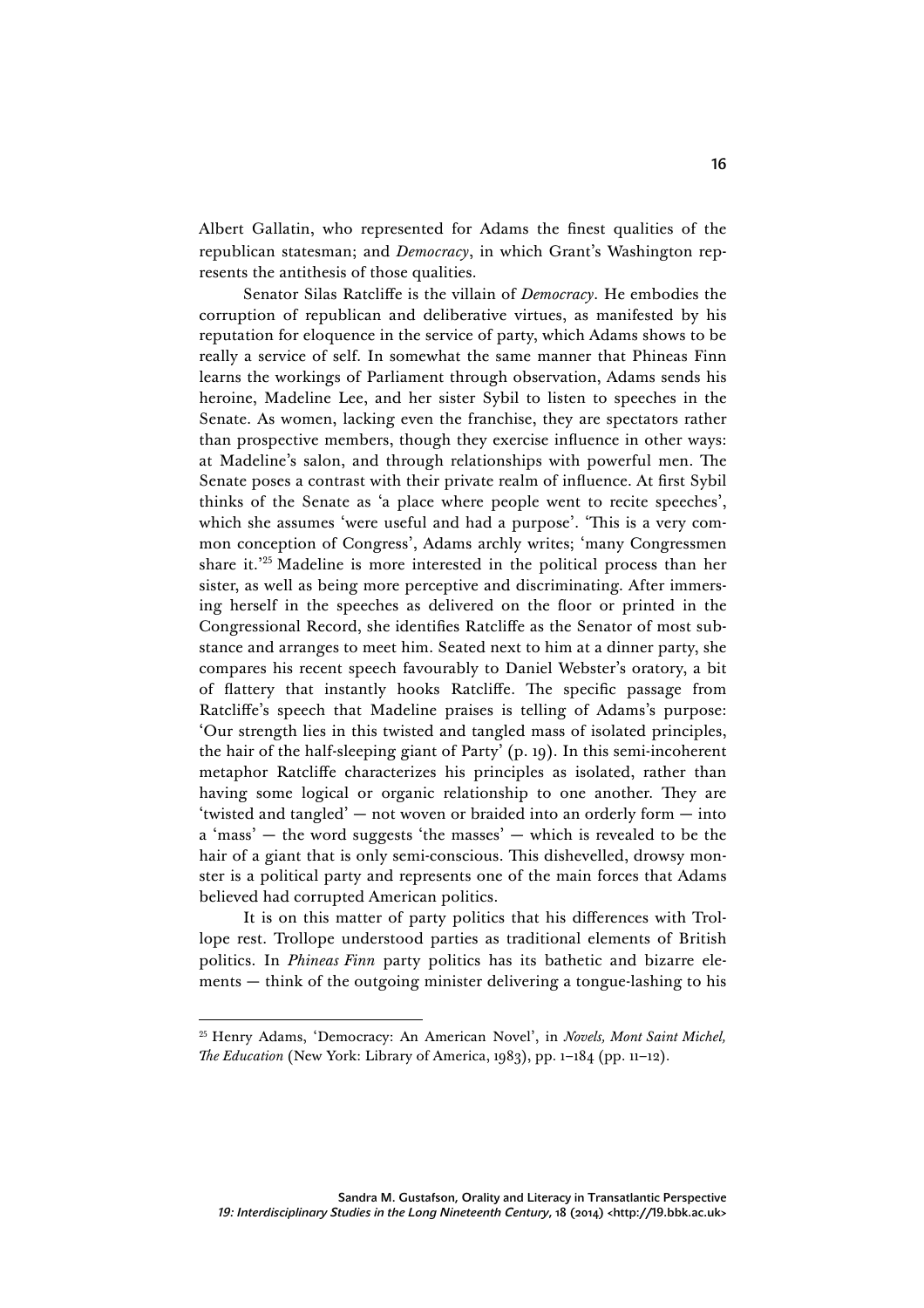successor in Parliament while holding him in the highest private esteem — but it is a good-enough system whose incremental reforms avert the excesses of revolutionary violence. In Adams's *Democracy* parties are comparative newcomers — the second party system had taken shape around 1830, during Jackson's first presidential term — and Adams believed that they had fundamentally undermined Congress, thereby corrupting the entire system. As the Senate's most eloquent and august member, Ratcliffe reveals this truth through his bizarre metaphor of 'the halfsleeping giant'.

In the end, disabused of her illusions about American politics, Madeline Lee flees the spectacle of democratic dysfunction in the nation's capital. 'I must know whether America is right or wrong' ('Democracy', p. 39), she sighs early in the novel, and she has found her answer in Ratcliffe's brutality and self-serving hunger for power. The gap between the democratic ideal and its partisan reality infuses Adams's version of the realist political novel with irony. For Adams, the failure to achieve that ideal is rhetorical in nature and relates to the place of deliberative eloquence in the novel. With parties dominant, political oratory no longer serves the purposes that Cicero and his republican heirs in the United States had envisioned for it: to persuade; to clarify alternatives; to rouse people to resist oppression. These were the core republican values held by Adams's great-grandfather John Adams and his grandfather John Quincy Adams. In his depiction of Lee's visit to the Senate, Adams portrayed not the substance of Ratcliffe's speech, but his heroine's conversation with her companion, the Confederate veteran John Carrington, who describes the action the way a sports commentator today might call the plays:

> See how he dodges all the sharp issues. What a thing it is to be a Yankee! What a genius the fellow has for leading a party! Do you see how well it is all done? The new President flattered and conciliated, the party united and given a strong lead. (p. 15)

This is rhetoric in the service of self and party, not thoughtful deliberation about the common good. The absence of substantive eloquence in the novel is a symbol of the political corruption brought on by the party system, and the only solution is to walk away — as Adams himself walked away from a place in his family political dynasty.<sup>26</sup>

 <sup>26</sup> As Glenn Altschuler and Stuart Blumin have shown in *Rude Republic: Americans and their Politics in the Nineteenth Century* (Princeton: Princeton University Press,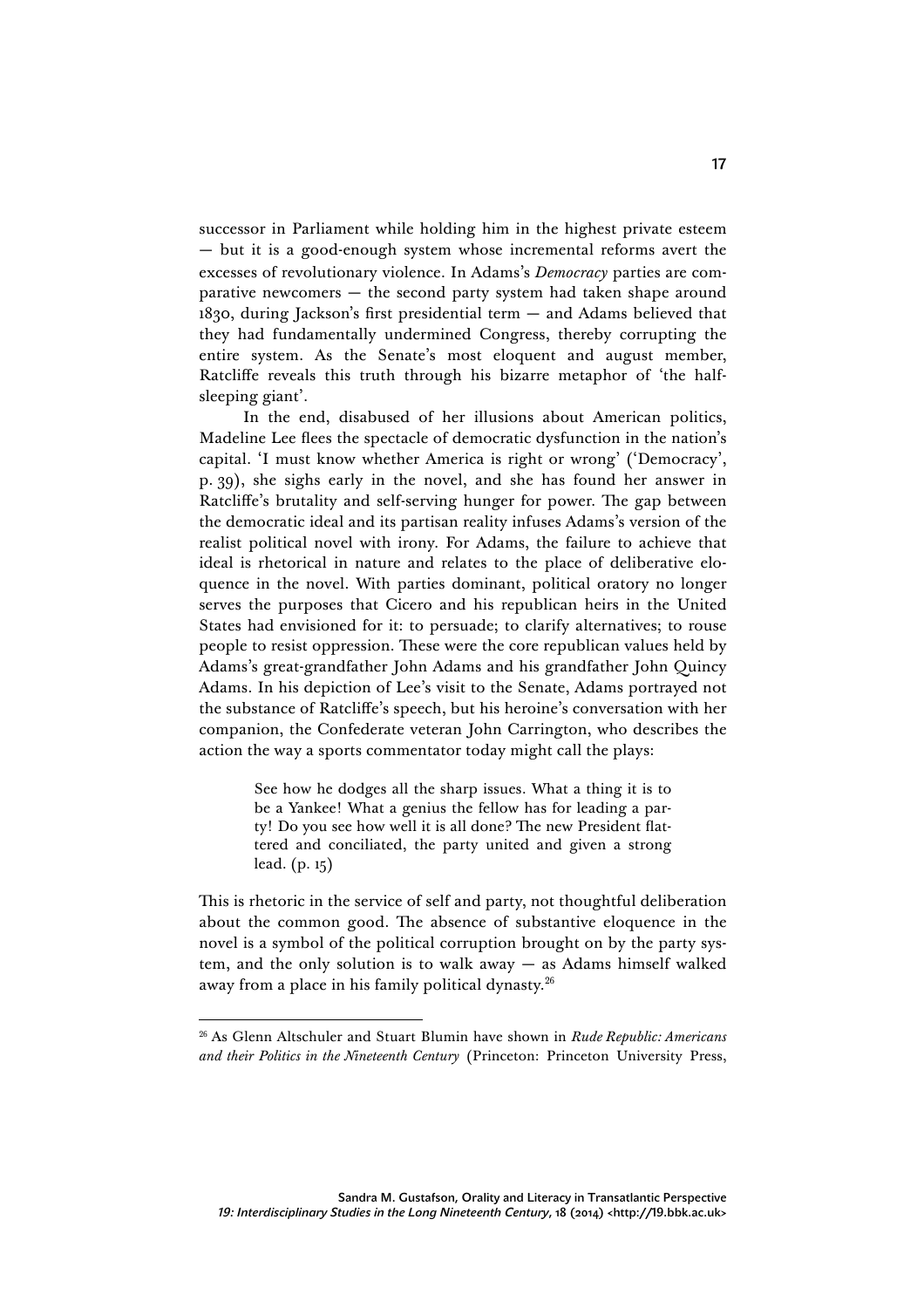For Trollope, this hostility towards the unfulfilled aspirations of the modern republic is too much drama. After Phineas Finn fails as an orator, he puts his energies instead into committee work. The value of Parliament, Trollope suggests, is not in its speeches but in the efficacy of the system as a whole. Trollope puts narrative ahead of rhetoric in both a social and a formal sense when he writes, 'no reader of these pages will desire that the speeches in the debate should be even indicated' (*Phineas Finn*, p. 313). The aesthetic pleasures of narrative fiction, and the smooth functioning of the state, are presented as requiring a sharply limited place for oratory. At the same time, the novel's plot revolves around the modest but still real importance of parliamentary eloquence. Even as Finn's dreams of oratorical celebrity remain unfulfilled, parliamentary debates retain an essential place in Trollope's depiction of the civic and cultural life of Victorian Britain.

## Conclusion

Walter Ong was right to stress the common roots of oral and literary forms in rhetoric. Rather than marking a divergence of forms, as Ong thought, the revolutionary Romantic period witnessed their extension and elaboration, as newly popular oral genres such as political oratory interacted with written and printed genres like the novel to constitute evolving systems of meaning. The emerging verbal arts were further enriched by the communications revolution that began early in the nineteenth century with the invention of the electric telegraph. That revolution included the electric light, which altered reading habits, as well as

<sup>2000),</sup> Adams's distrust of, and distaste for, the political realm were widely shared by his contemporaries. In chapter 4, they discuss the relatively small place granted to party politics in the popular fiction of the day. After the Civil War, parties and elections had a larger, though still mainly negative, presence in fiction (pp. 184– 89).

Eloquence occupies a notable place in American literary fiction of the twentieth century, ranging from Upton Sinclair's descriptions of radical oratory in *The Jungle* (1906), to the speech scenes in Ralph Ellison's *Invisible Man* (1952), to the carnivalesque oratory in Norman Mailer's *Armies of the Night* (1968)*,* to Joan Didion's updating of Adams's novel in her own version of *Democracy* (1984), where the absence of public oratory indexes the turn to covert operations by the United States government. In *Native Speaker* (1995), Chang-Rae Lee links speech instruction and urban ethnic politics at the core of immigrant identity.